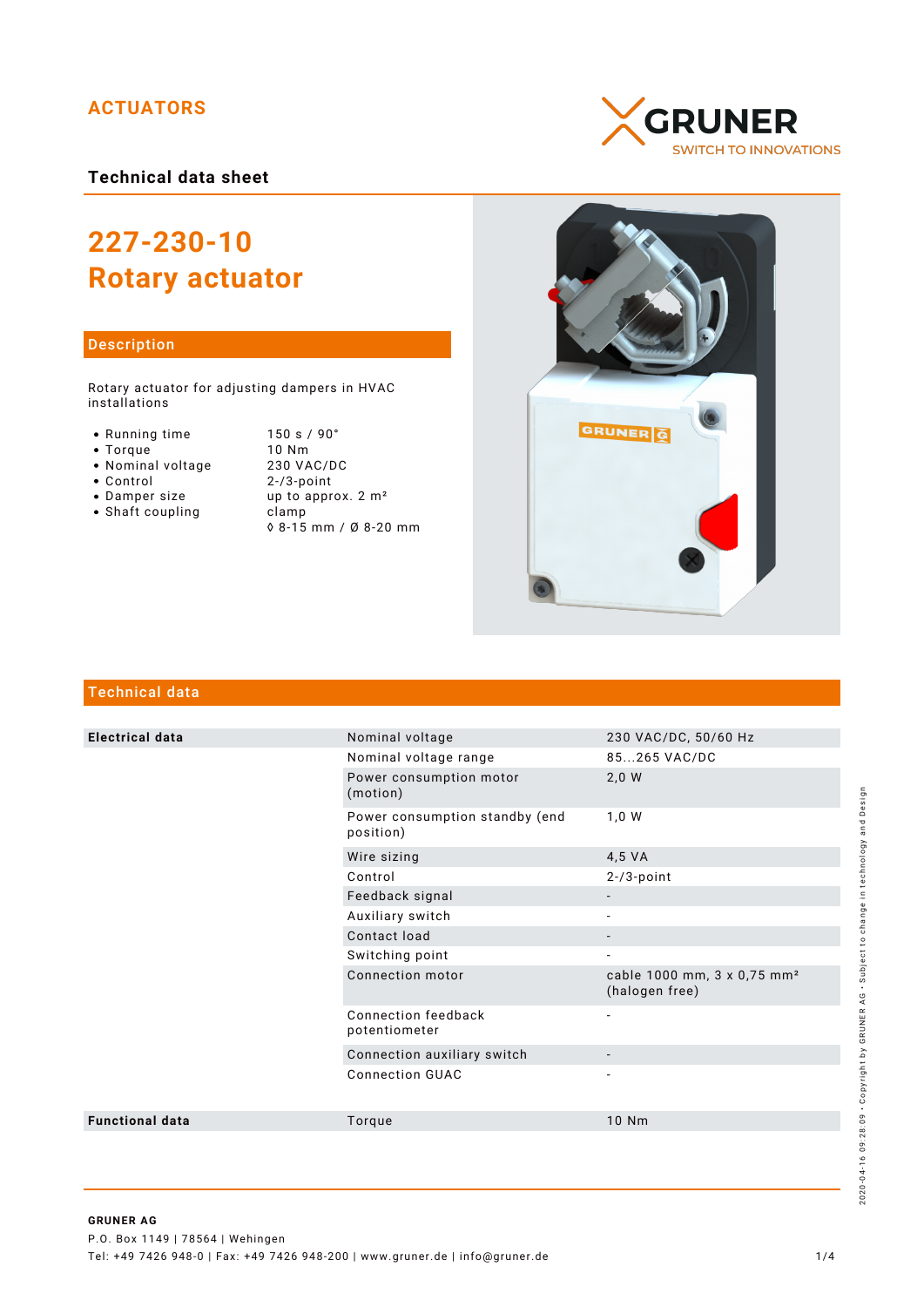

| <b>Technical data</b>  |                                         |                                                                   |  |  |
|------------------------|-----------------------------------------|-------------------------------------------------------------------|--|--|
|                        |                                         |                                                                   |  |  |
| <b>Functional data</b> | Damper size                             | up to approx. 2 m <sup>2</sup>                                    |  |  |
|                        | Synchronised speed                      | ±5%                                                               |  |  |
|                        | Direction of rotation                   | selected by switch                                                |  |  |
|                        | Manual override                         | Gearing latch disengaged with<br>pushbutton, self-resetting       |  |  |
|                        | Angle of rotation                       | 0°max. 95° can be limited with<br>adjustable mechanical end stops |  |  |
|                        | Running time                            | 150 s / 90°                                                       |  |  |
|                        | Sound power level                       | $<$ 35 dB(A)                                                      |  |  |
|                        | Shaft coupling                          | clamp $\Diamond$ 8-15 mm / Ø 8-20 mm                              |  |  |
|                        | Position indication                     | mechanical with pointer                                           |  |  |
|                        | Service life                            | $> 60000$ cycles $(0^{\circ}95^{\circ}0^{\circ})$                 |  |  |
|                        |                                         |                                                                   |  |  |
| <b>Safety</b>          | Protection class                        | II (double insulation)                                            |  |  |
|                        | Degree of protection                    | IP 54 (cable downwards)                                           |  |  |
|                        | <b>EMC</b>                              | CE (2014/30/EU)                                                   |  |  |
|                        | LVD                                     | CE (2014/35/EU)                                                   |  |  |
|                        | <b>RoHS</b>                             | CE (2011/65/EU - 2015/863/EU -<br>2017/2102/EU)                   |  |  |
|                        | Mode of operation                       | Typ 1 (EN 60730-1)                                                |  |  |
|                        | Rated impulse voltage                   | 4 kV (EN 60730-1)                                                 |  |  |
|                        | Control pollution degree                | 3 (EN 60730-1)                                                    |  |  |
|                        | Ambient temperature normal<br>operation | $-30^{\circ}$ C +50 $^{\circ}$ C                                  |  |  |
|                        | Storage temperature                     | $-30^{\circ}$ C +80 $^{\circ}$ C                                  |  |  |
|                        | Ambient humidity                        | 595% r.H., non condensing (EN<br>$60730-1)$                       |  |  |
|                        | Maintenance                             | maintenance free                                                  |  |  |
| Dimensions / Weight    | <b>Dimensions</b>                       | $115 \times 65 \times 61$ mm                                      |  |  |
|                        | Weight                                  | 350g                                                              |  |  |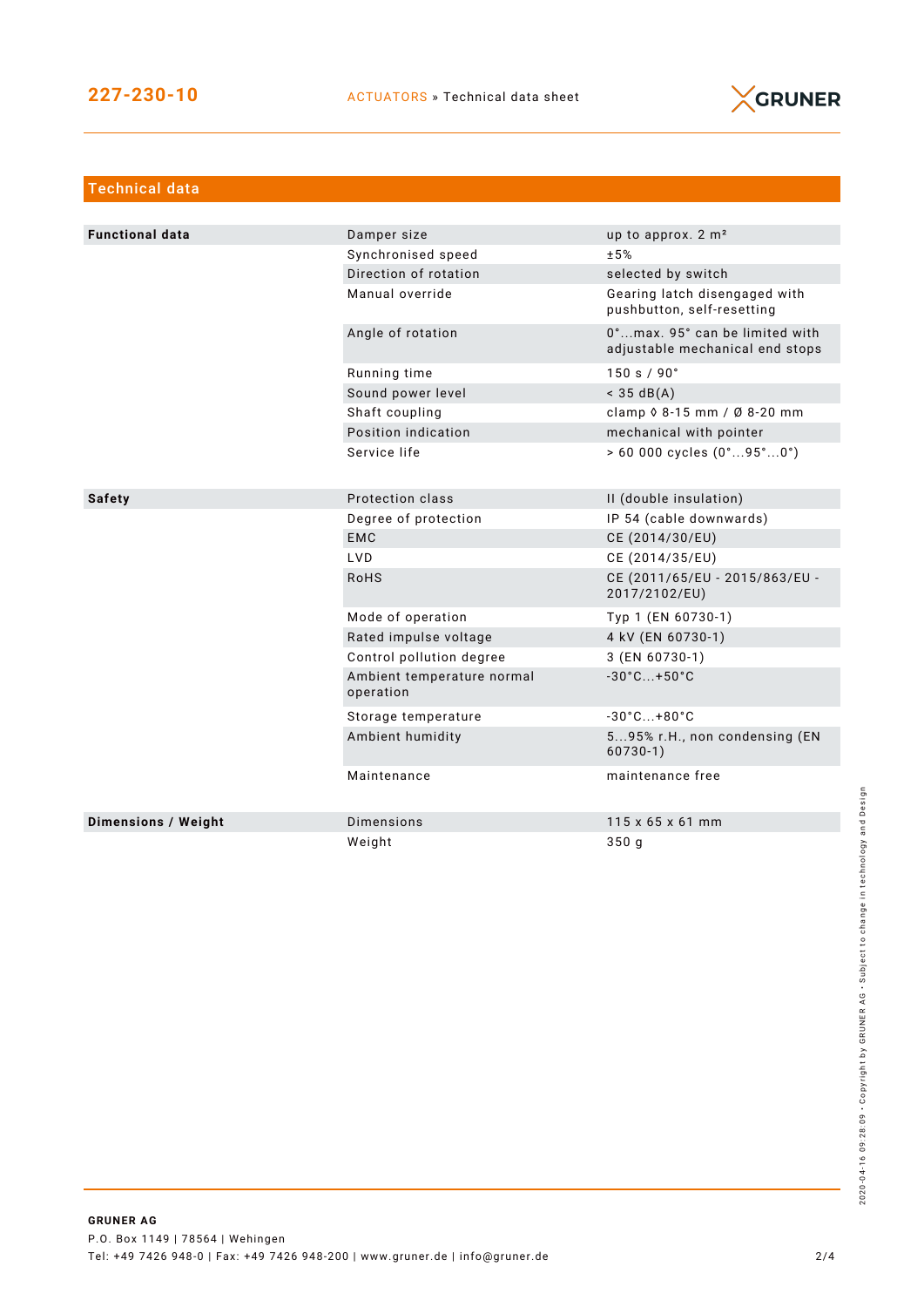

### Functionality / Properties

#### **Operating mode**

2 point:

Connect power supply to wire 1+2, actuator drives to position 1. Is also wire 3 connected to the power supply, actuator drives to position 0.

3 point: Connect power supply to wire 1+2, actuator drives to position 1. Is wire 1+3 connected to the power

supply, actuator drives to position  $\Omega$ 

The actuator is overload-proof, requires no limit switches and automatically stops, when the end stop is reached.

#### **Direct mounting**

Simple direct mounting on the damper shaft with a clamp, protection against rotating with enclosed anti-rotation lock or rather at intended attachment points.

#### **Manual override**

Manual override with selfresetting pushbutton possible (the gear is disengaged as long as the button is pressed).

#### **Mode switch**

Mode switch with two positions at the housing:

R: rotary rotation right / clockwise L: rotary rotation left / counter clockwise



#### Connector / Security Note



#### **Safety remarks**

- Caution: power supply voltage!
- The device is not allowed to be used outside the specified field of application, especially in airplanes.
- It may only be installed by suitably trained personnel. Any legal regulations or regulations issued by authorities must be observed during assembly.
- The device may only be opened at the manufacturer´s site.
- The device is not allowed to be disposed of as household refuse. All locally valid regulations and requirements must be observed.
- When calculating the required torque, the specifications supplied by the damper manufacturer´s (crosssection, design, installation site), and the air flow conditions must be observed.